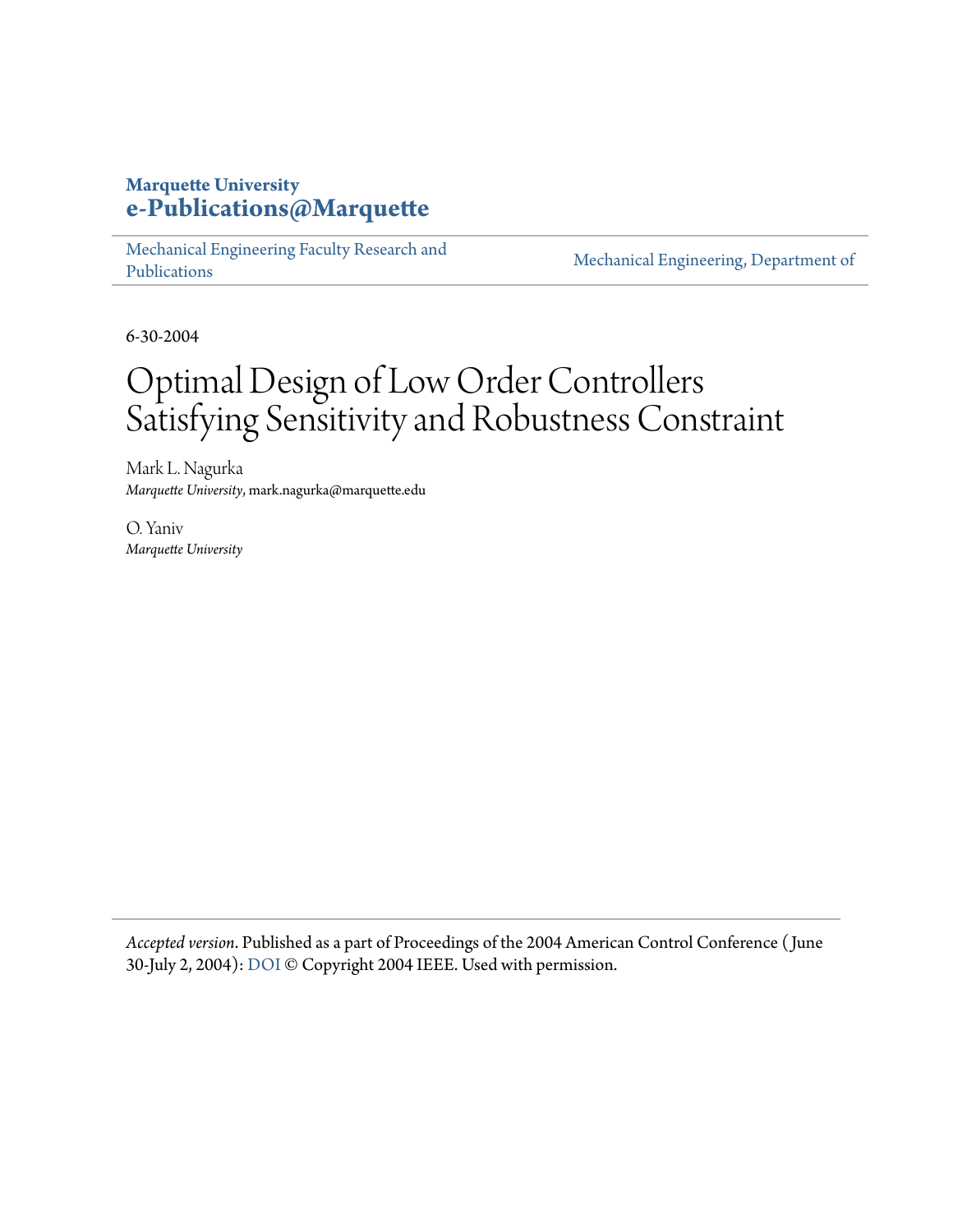## **Marquette University**

## **e-Publications@Marquette**

## *Mechanical Engineering Faculty Research and Publications/College of Engineering*

*This paper is NOT THE PUBLISHED VERSION;* **but the author's final, peer-reviewed manuscript.** The published version may be accessed by following the link in the citation below.

*Proceedings of the 2004 American Control Conference*, (2004): 25-27. DOI. This article is © IEEE and permission has been granted for this version to appear in [e-Publications@Marquette.](http://epublications.marquette.edu/) IEEE does not grant permission for this article to be further copied/distributed or hosted elsewhere without the express permission from IEEE.

# Optimal design of low order controllers satisfying sensitivity and robustness constraint

#### Mark Nagurka Dept. of Mechanical & Industrial Eng., Marquette Univ., Milwaukee, WI, USA

## Oded Yaniv

Dept. of Mechanical & Industrial Eng., Marquette Univ., Milwaukee, WI, USA

## Abstract

The set of all stabilizing controllers of a given low order structure that guarantee specifications on the gain margin, phase margin and a bound on the sensitivity corresponds to a region in n-dimensional space defined by the coefficients of the controllers. For several practical criteria defined in the paper it is shown that the optimal controller lies on the surface of that region. Moreover, it is shown how to reduce that region to avoid actuator saturation during operation.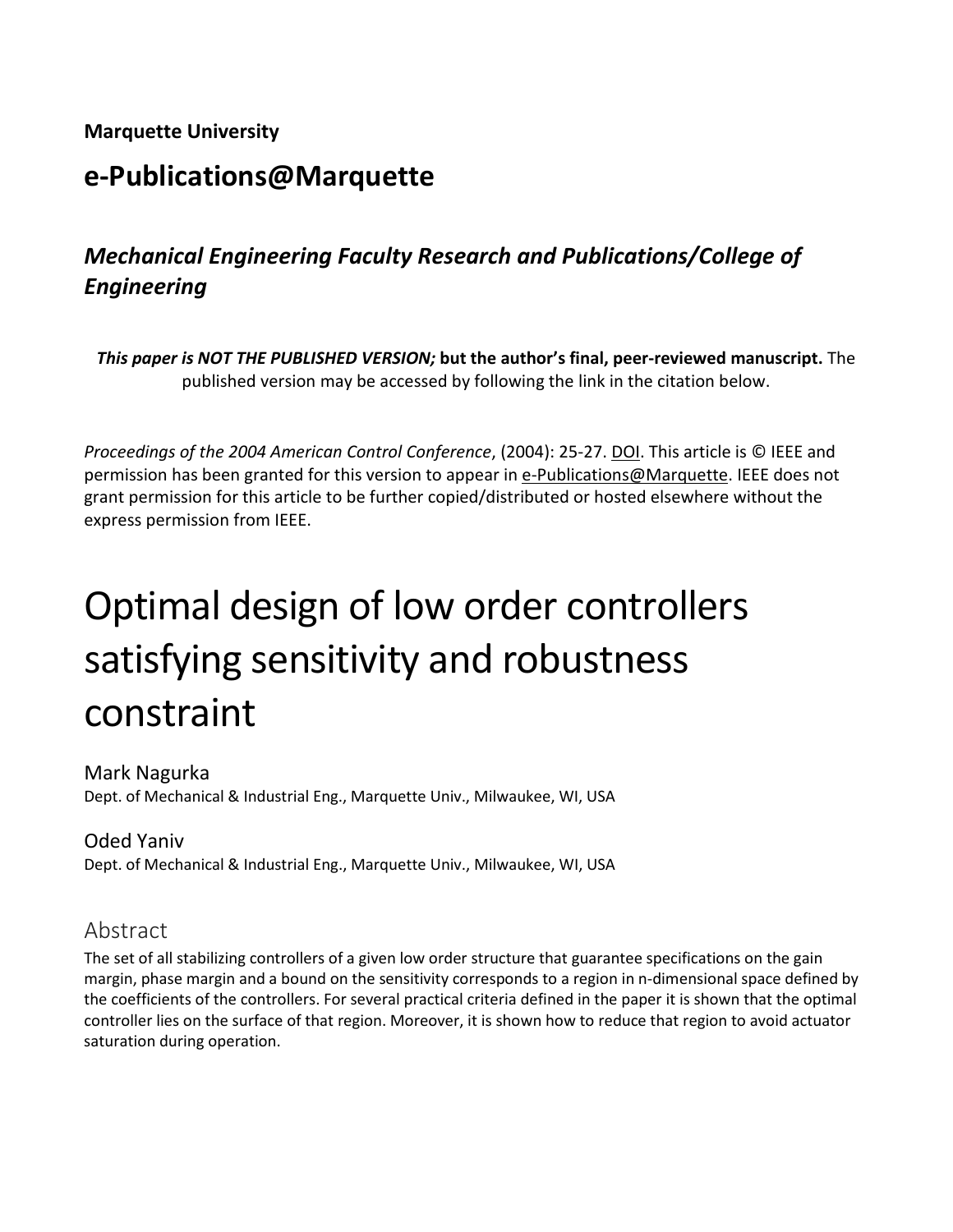#### SECTION I. INTRODUCTION AND PROBLEM STATEMENT

Low order controllers, such as a PID controller with a filtered D term, or cascaded loops consisting of a simple gain outer loop and a filtered PI or PD inner loop, are widely used in industry [1], [2]. Controllers of low-order structure with and without the addition of notch filters represent a large portion of controllers used in mechanical applications.

Consider the open-loop transfer function,  $L(s)$ , written in general form as

$$
L(s) = a[P_1(s) + bP_2(s)] \qquad (1)
$$

for plants  $P_1(s)$  and  $P_2(s)$  and gains  $a$  and  $b$  With  $P_1(s) = P(s)$  and  $P_2(s) = sP(s)$ ,  $L(s) = (a + bs)P(s)$ represents a PD controller. With  $P_1 = (1 + k_i/s)P$  and  $P_2(s) = sP(s)H(s)$ ,  $L(s)$  corresponds to a filtered PID controller.

It is shown in [3] that gain and phase margin conditions are guaranteed by the following condition on the closedloop sensitivity,

$$
|\frac{1}{1+kL(s)}| \le M \text{for } s = j\omega, \forall \omega \ge 0, k \in [1, K], \tag{2}
$$

where the sensitivity bound  $M > 1$  and the gain uncertainty of the plant, k, is in the interval [1, K]. The equality o[f \(2\)](https://ieeexplore.ieee.org/document/#deqn2) guarantees the following lower bounds on the gain margin, *GM*, and phase margin, *PM*,

$$
GM = 20\log_{10}(K) + 20\log_{10}(\frac{M}{M-1})
$$
  
PM =  $2\arcsin(\frac{1}{2M}).$  (3)

It is also shown in [3] how to determine the  $(a, b)$  values for which the closed-loop system is stable and  $(2)$  is satisfied, starting with  $K = 1$ , and a single plant pair  $(P_1(s), P_2(s))$ . Substituting  $(1)$  into  $(2)$  gives,

$$
U + a(U_1 + bU_2) + a^2(V_1 + bV_2 + b^2V_3) \ge 0 \tag{4}
$$

 $\forall \omega \geq 0$  where

$$
U = 1 - 1/M^2
$$
  
\n
$$
U_1 = 2 \cdot \text{Real}(P_1), U_2 = 2 \cdot \text{Real}(P_2)
$$
  
\n
$$
V_1 = |P_1|^2, V_2 = 2 \cdot \text{Real}(P_1 P_2^*), V_3 = |P_2|^2.
$$

For an  $(a, b)$  pair which is on the boundary of the domain of the allowed  $(a, b)$ values, there exists  $\omega$  such that [\(4\)](https://ieeexplore.ieee.org/document/#deqn4) is an equality. Since at that particular  $\omega$  (4) is minimum, its derivative (with respect to  $\omega$ ) at the same  $\omega$  is zero. Thus,

$$
U_1 + bU_2 + a(V_1 + bV_2 + b^2V_3) = 0.
$$
 (5)

Solving  $(5)$  for a gives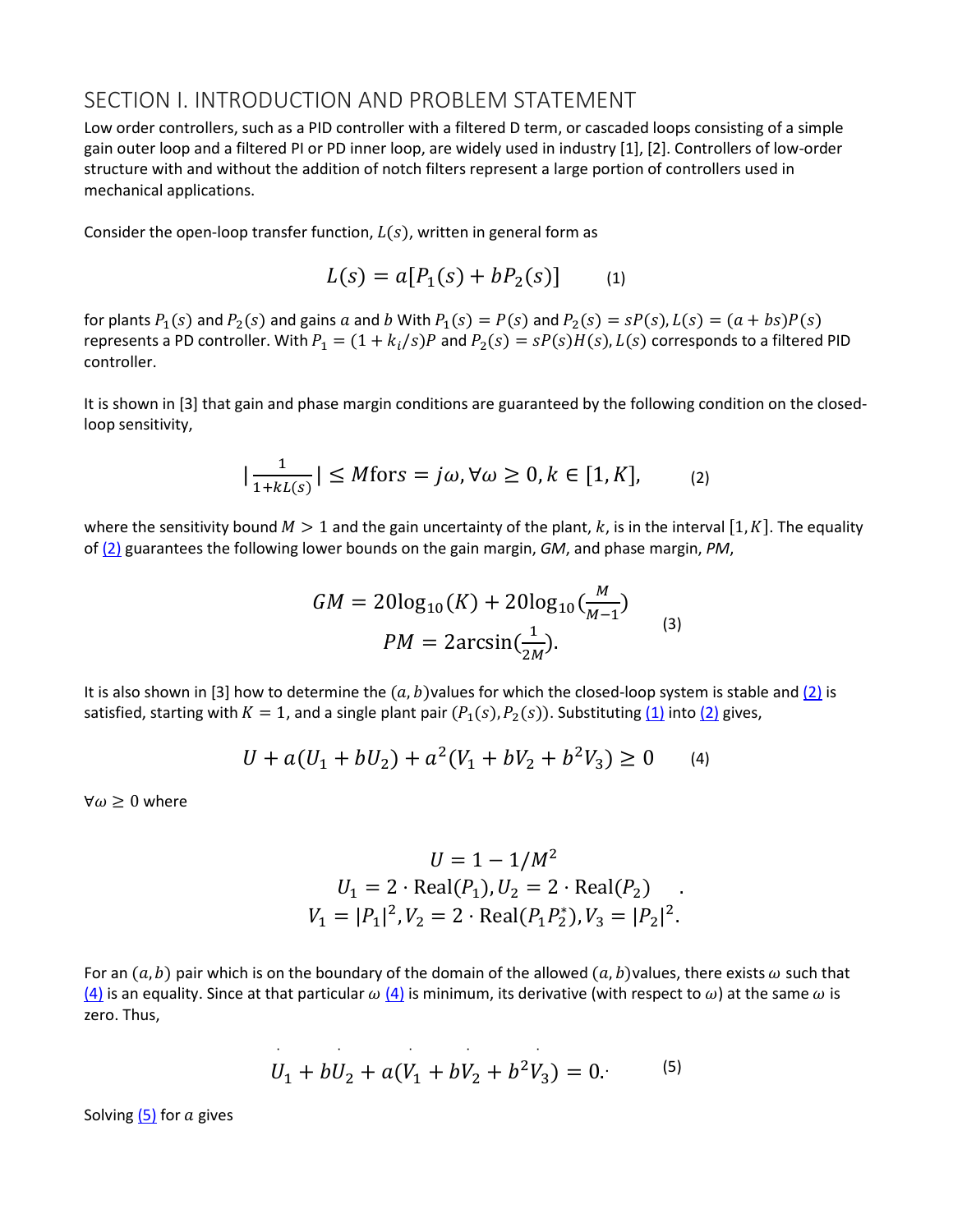$$
a=-\frac{U_1+bU_2}{V_1+bV_2+b^2V_3}.
$$
 (6)

 $V_1+bV_2+b^2V_3$ <br>Substituting <u>(6)</u> into the equality of <u>(4)</u> gives a fourth-order equation for *b* whose coefficients are functions of ω,

$$
x_4b^4 + x_3b^3 + x_2b^2 + x_1b + x_0 = 0, \t(7)
$$

Where

$$
x_4 = UV_3^2 + U_2^2 V_3 - U_2 U_2 V_3
$$
  
\n
$$
x_3 = (-U_2 V_3 + 2U_2 V_3)U_1 - U_2 U_1 V_3
$$
  
\n
$$
+ 2U V_2 V_3 + U_2^2 V_2 - U_2 U_2 V_2
$$
  
\n
$$
x_2 = U_1^2 V_3 + (2U_2 V_2 - U_2 V_2 - U_1 V_3)U_1 + U_2^2 V_1
$$
  
\n
$$
-U_2 U_1 V_2 + U V_2^2 + 2U V_1 V_3 - U_2 U_2 V_1
$$
  
\n
$$
x_1 = U_1^2 V_2 + (-U_1 V_2 - U_2 V_1 + 2U_2 V_1)U_1
$$
  
\n
$$
+ 2U V_1 V_2 - U_2 U_1 V_1
$$
  
\n
$$
x_0 = -U_1 U_1 V_1 + U V_1^2 + U_1^2 V_1.
$$

The boundary of allowed  $(a, b)$  values for a given M can be calculated as follows: For a given  $\omega$  solve  $(7)$  for  $b$ . Noting that *b* has four solutions (for a given  $\omega$ ), pick the positive real solution(s) and use [\(6\)](https://ieeexplore.ieee.org/document/#deqn6) to find their corresponding a. Select the  $(a, b)$  pairs for which the resulting closed-loop system is stable and [\(2\)](https://ieeexplore.ieee.org/document/#deqn2) is satisfied. Searching over a range of frequencies,  $\omega$ ) gives two vectors of  $\omega$ ,  $(a(\omega), b(\omega))$  which lie on the boundary of the allowed  $(a, b)$  values. This algorithm can be extended to include plant gain uncertainty in an interval [3].

The approach can be extended to design PID controllers with a filter  $H(s)$  on the D-term, i.e.,

$$
L(s) = a[(1 + \frac{k_i}{s})P_1(s) + bP_2(s)H(s)]
$$
  
=  $a[\tilde{P}_1(s) + b\tilde{P}_2(s)].$  (8)

It involves searching on  $k_i$  and  $H(s)$  as follows: Choose the structure of the filter  $H(s)$ , for example,  $H(s) = \frac{p}{s+p}$ or  $H(s) = \frac{p^2}{s^2+ps+p^2}$ , fix  $k_i$  and  $p$  and calculate its boundary  $(a, b)$ . It is shown in [3] how to pick the intervals of  $p$ and  $k_i$  for calculating  $(a, b)$ .

The extension to include notch filters operating on the signal at the plant input, that is,

$$
L(s) = a[(1 + \frac{k_i}{s})P_1(s) + bP_2(s)H(s)]N(s),
$$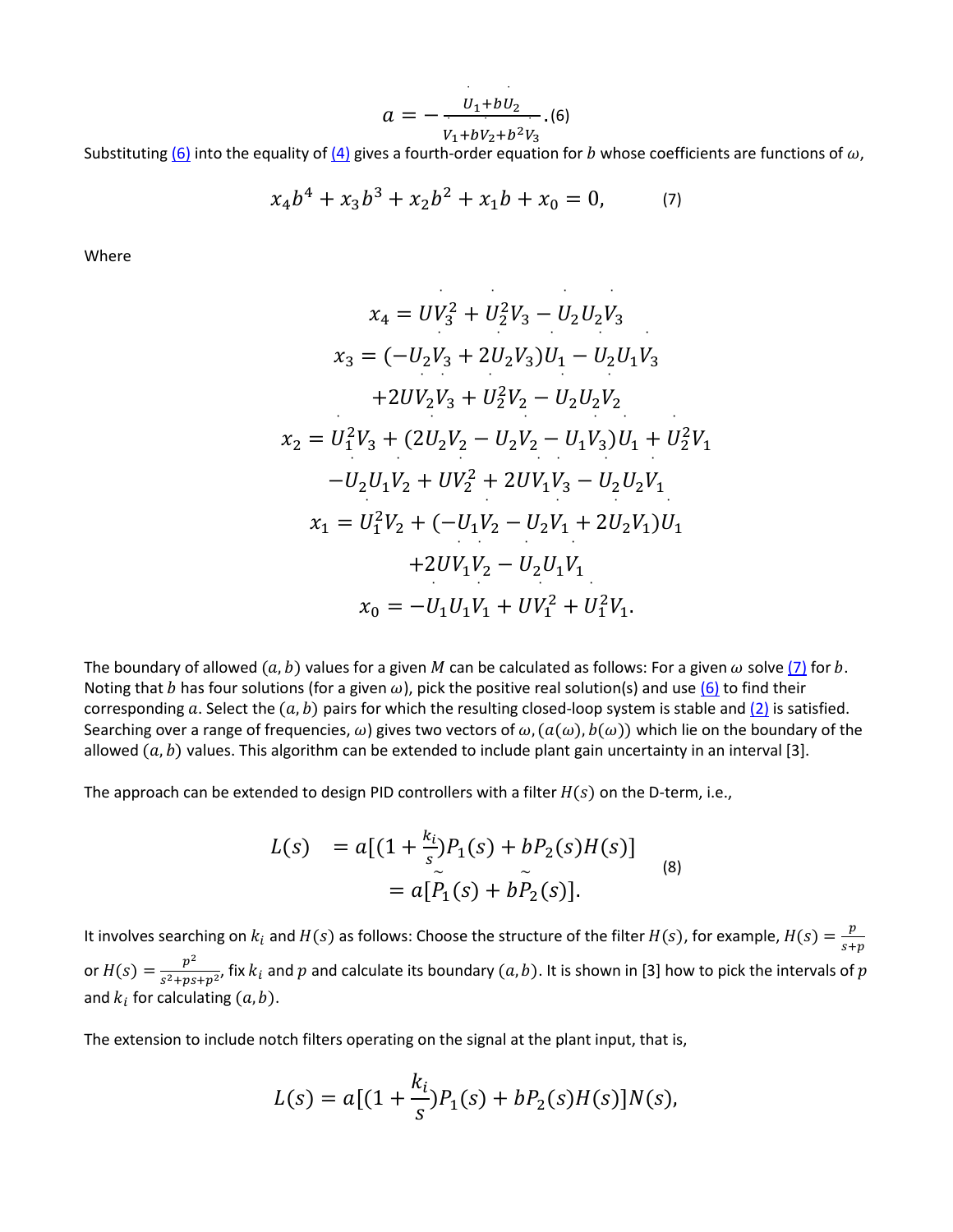where  $N(s)$  are notch filters, is straightforward.

The region of all controllers whose structure is given by  $(8)$  is defined as all  $(a, b)$  pairs for all possible  $(k_i, p)$ pairs. The problem considered here is under what conditions the optimal controller lies on the hyper-plane of that region and not on an internal point. This is a significant question because it shrinks the space in the search for the optimal controller.

## SECTION II. OPTIMIZATION

For a controller of the structure of  $(8)$ , the answer to the question of which  $(a, b)$  pair is optimal clearly depends on the optimization criterion. Seron and Goodwin [4] note that "In general, the process noise spectrum is typically concentrated at low frequencies, while the measurement noise spectrum is typically more significant at high frequencies." The conclusion is that an optimal controller is a result of weighting the performance at low frequencies and of noise at high frequencies. Since the high frequency noise is proportional to *ab* and low frequency performance to  $1/a$ , a practical optimal criterion can be

$$
J = \alpha \left(\frac{1}{a}\right) + \beta(ab).
$$

Lemma 2.1:

Let  $J = f(a) + g(ab)$ where f, g are strongly monotonic be a functional operating on the  $(a, b)$  domain defined by  $(2)$ . Then the minimum of *J* on the domain  $(a, b)$  will be achieved on a point for which  $(2)$  is an equality (that is, on the boundary of all  $(a, b)$  satisfying  $(2)$ ).

From <u>lemma 2.1</u> the optimal solution must lie on the boundary of the  $(a, b)$  domain. When  $\beta$  is small enough or zero (meaning the sensor noise is neglected), the optimal solution is the maximum possible *a* (qualitatively best sensitivity solution).

Another practical optimal criterion is based on the observation that the noise should be below a certain level. The optimal criterion will then be the  $(a, b)$  pair for which a is maximum and *ab* is below a given level. Another required controller can be the one whose high frequency noise, *ab*, is the lowest while the low frequency sensitivity,  $a$ , is better than a given figure. Again from [Lemma 2.1](https://ieeexplore.ieee.org/document/#state1) for this optimal criterion the optimal solution lies on the boundary.

[Lemma 2.1](https://ieeexplore.ieee.org/document/#state1) suits a more general case. It shows that for the criterion  $J = f(a) + g(ab)$  where  $f(a)$  and  $g(ab)$ are monotonic the optimal solution lies on the boundary of the  $(a, b)$  domain.

#### Proof (by contradiction):

Le $a_0$ ,  $b_0$ t be a point for which  $J = J_0$  is minimum and  $(2)$  is an inequality. Therefore, there is an open ball with radius  $\epsilon$  around  $a0$ ,*b*0 for which [\(2\)](https://ieeexplore.ieee.org/document/#deqn2) is still an inequality. However at one of the following points  $a_0 \pm \epsilon/2$ ,  $b_0 \pm$  $\epsilon/2$ ,  $J > J_0$  because f, gare strongly monotonic. Thus  $a_0$ ,  $b_0$  is not a minimum point.

In many applications the criterion is to find a controller whose crossover frequency is given, where the optimality criterion is a controller whose low frequency sensitivity,  $1/a$ , is minimum and/or high frequency noise is minimum. Under reasonable conditions, specified in the following lemma, this optimal solution also lies on the boundary of the  $(a, b)$  domain.

#### Lemma 2.2:

Let  $(a, b)$  denote the set of all a, bpairs satisfying  $(2)$  and  $(a_\omega, b_\omega)$  denote the subset of  $(a, b)$  whose crossover frequency is  $\omega$ , that is all  $(a_{\omega}, b_{\omega})$  pairs in  $(a, b)$  satisfying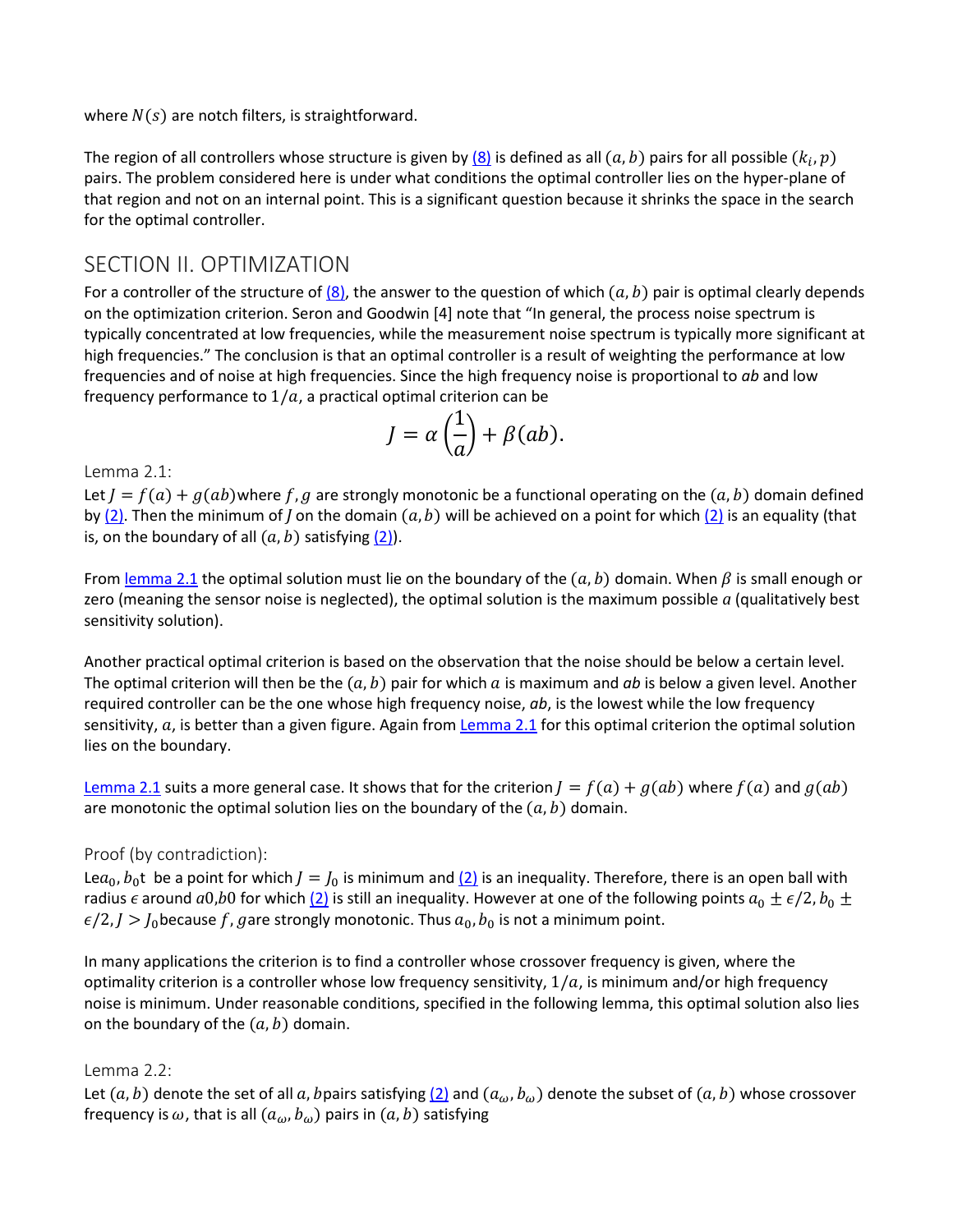$$
|a_{\omega}(P_1(j\omega) + b_{\omega}P_2(j\omega))| = 1.
$$
 (9)

Assuming a solution with crossover frequency  $\omega$  exists, then

- 1. if  $|P_1(j\omega)+b_{\omega}P_2(j\omega)|$  is an increasing function of  $b_{\omega}$ , then the maximum value of  $a_{\omega}$  satisfies equality of  $(2)$ ;
- 2. the minimum value of  $a_{\omega}b_{\omega}$  satisfies the equality of  $(2)$ .

Proof of 1 (by contradiction):

Let  $a_\omega b_\omega$  satisf[y \(9\),](https://ieeexplore.ieee.org/document/#deqn9) with  $a\omega$  being maximum and for which  $a_\omega b_\omega$  [\(2\)](https://ieeexplore.ieee.org/document/#deqn2) is an inequality. Then because of the monotonic property there exist  $a > a_{\omega}$  and  $b < b_{\omega}$  in  $(a, b)$  satisfying  $(9)$ , which is a contradiction.

Proof of 2 (by contradiction): [\(9\)](https://ieeexplore.ieee.org/document/#deqn9) can be written in the form

$$
a_{\omega} = -a_{\omega}b_{\omega}(\text{real}(P_2/P_1)) \pm \sqrt{|1/P_1|^2 - (a_{\omega}b_{\omega})^2(\text{imag}(P_2/P_1))^2}.
$$

If  $(a_\omega, b_\omega)$  is a solution of  $(9)$  and is not an equality of  $(2)$ , there exists another solution,  $(a, b)$ , in any small enough neighborhood of  $(a_{\omega}, b_{\omega})$  for which  $ab < a_{\omega} b_{\omega}$ . This is a contradiction.

#### Example 1

 $C(s) = a(1 + bs)$ . Condition 1 of <u>lemma 2.2</u> is satisfied because

$$
|P_1(j\omega) + b_\omega P_2(j\omega)| = \sqrt{(1 + b^2 \omega^2)} |P(j\omega)|
$$

is an increasing function of  $b$ .

#### Example 2

 $C(s) = a(1 + bH(s))$ . Condition 1 of <u>lemma 2.2</u> is satisfied if  $|1 + bH(j\omega)||P(j\omega)|$  is an increasing function of b, This will be true if the phase of  $H(jω)$  is in the interval  $[-\pi/2, \pi/2]$ . This condition can be relaxed to  $|b|H(j\omega)| > -real(H(j\omega))$ . Important  $H(s)$  filters with phase in the interval  $[-\pi/2, \pi/2]$  are: (i)  $H = s/(1 +$  $s/p$ ), that is, a low pass filter of order 1 on the derivative term, and (ii)  $H = s/(1 + 2\xi s/\omega + s^2/\omega^2)$ , that is, a low pass filter of order 2 on the derivative.

#### A. Constraint Optimization

Other practical optimal criterion would include any optimal criterion subject to hard limitation constraints on the control efforts to avoid actuator saturation. Such conditions will shrink the  $(a, b)$  domain. We show next how to extract these sub-domains. Two possibilities are addressed, one in which there exist two independent actuators, which are the inputs to  $P_1$  and  $P_2$ , and the second with a single actuator. The two theorems given above are replaced by the following while the proof remains the same.

#### Lemma 2.3:

Let  $J = f(a) + g(ab)$  where f, g are strongly monotonic be a functional operating on the  $(a, b)$  domain defined by [\(2\)](https://ieeexplore.ieee.org/document/#deqn2) intersected with another domain D. Then the minimum of  $J$  on that domain will be achieved on a point for which  $(2)$  is an equality or a point on the boundary of D.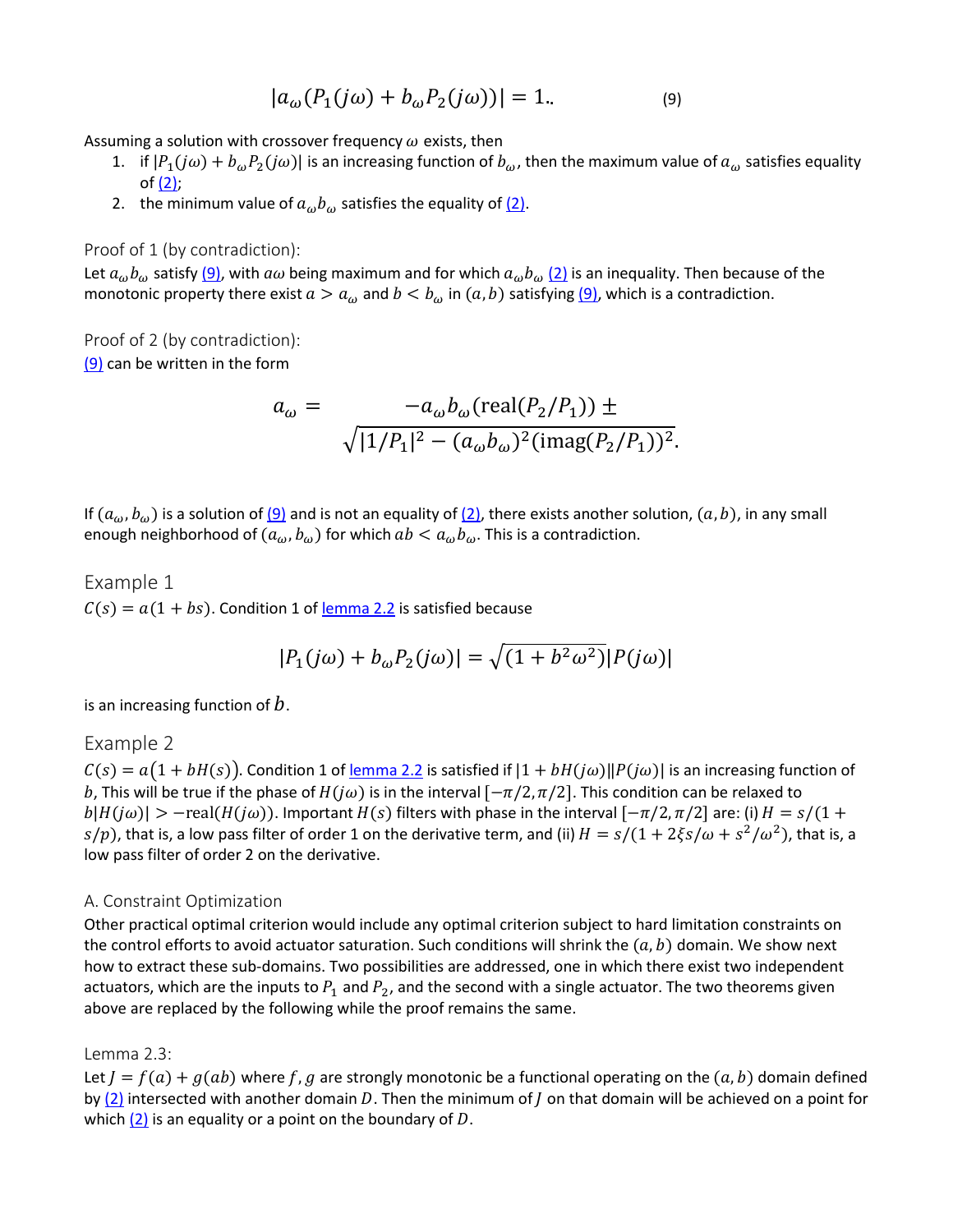Lemma 2.4:

Let  $(a, b)$  denote the set of all  $(a, b)$  pairs satisfying  $(2)$  intersected with another domain D and  $(a_\omega, b_\omega)$  denote a subset whose crossover frequency is  $\omega$ , that is all  $(a_{\omega}, b_{\omega})$  pairs in  $(a, b)$  satisfying

$$
|a_{\omega}(P_1(j\omega) + b_{\omega}P_2(j\omega))| = 1.
$$
 (10)

Assuming a solution with crossover frequency  $\omega$  exists. then

- 1. if  $|P_1(j\omega) + b_{\omega}P_2(j\omega)|$  is an increasing function of  $b_{\omega}$ , then the maximum value of  $a_{\omega}$  satisfies equality of  $(2)$  or is on the boundary of D;
- 2. the minimum value of  $(a_{\omega}, b_{\omega})$  satisfies equality of [\(2\)](https://ieeexplore.ieee.org/document/#deqn2) or is on the boundary of D.

Consider the discrete version of the controller, that is,  $C(z) = a + ab(1 - z^{-1})$ . It is required to find a controller whose output is  $ae(k) + ab(e(k) - e(k - 1))$  and is bounded where  $e(k)$  is the input to the controller at time k Given the constants  $u_{min}$  and  $u_{max}$ , the controller should satisfy

$$
u_{min} \le ae(k) + ab(e(k) - e(k-1)) \le u_{max}, \quad (11)
$$

which, geometrically, is all  $(a, ab)$  pairs between and on two lines in the  $a - ab$  plane. Now assume that the  $(a, ab)$  pair is updated at each sampling time. (A question not addressed here is how fast it can be updated without sacrificing performance or even stability.) Then the boundary of the allowed  $(a, ab)$  pairs will be the intersection of the original  $(a, ab)$  domain and the domain dictated b[y \(11\).](https://ieeexplore.ieee.org/document/#deqn11)

## SECTION III. CONCLUSIONS

This paper examines an analytically-based algorithm for finding low order controllers that satisfy closed loop gain and phase margin constraints and a bound on the sensitivity. The application of the algorithm gives a dense set of controllers that lie on the hyper-plane of all possible controllers. The paper gives practical criteria for which the optimal controller is a member of this hyper-plane. In addition, it shows how to extend the hyperplane to include actuator saturation constraint.

## **REFERENCES**

- **1.** K.J. Astrom, T. Hagglund, "The Future of PIP Control", *Control Engineering Practice*, vol. 9, no. 5, pp. 1163- 1175, 2001.
- **2.** A. Isaksson, T. Hagglund, "Editorial: PID Control", *IEE Proc.-Control Theory Appl.*, vol. 149, no. 1, pp. 1-2, January, 2002.
- **3.** O. Yaniv, M. Nagurka, "Design of PID Controllers Satisfying Gain Margin and Sensitivity Constraints on a Set of Plants", *Automatica*, vol. 40, no. 1, pp. 111-116, 2004.
- **4.** M. Seron, J. Braslavsky, G.C. Goodwin, "Fundamental Limitations in Filtering and Control" in , Springer-Verlag, 1997.
- **5.** O. Yaniv, "Quantitative Feedback Design of Linear and Nonlinear Control Systems" in , Kluwer Academic Publisher, 1999.

## KEYWORDS

#### IEEE Keywords

Optimal control, Robust control, Three-term control, Open loop systems, Filters, Control systems, Uncertainty, Industrial engineering, Actuators, Two-term control

#### INSPEC: Controlled Indexing

optimal control, optimisation, robust control, control system synthesis, sensitivity analysis, actuators